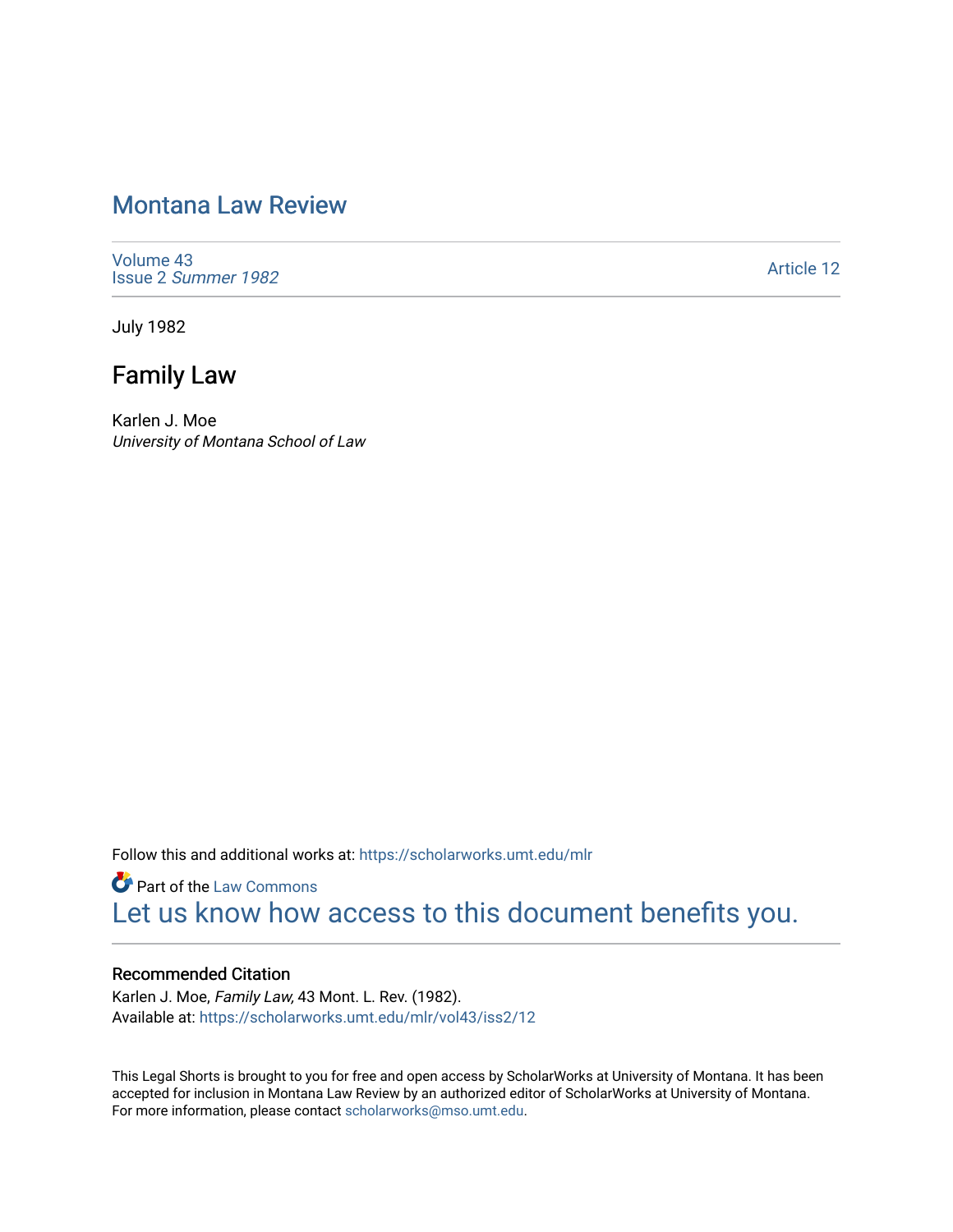## **FAMILY LAW Karlen J. Moe**

#### **INTRODUCTION**

This survey focuses on significant changes in family law made **by** the Montana Supreme Court in **1981.** The survey considers the division of a military pension and evaluation of tax consequences in a marital property division, the effect of a voluntary change in circumstances on support decrees, a redefinition of "reasonable visitation" rights, the constitutionality of blood tests and the statute of limitations in a paternity suit, and the need for district courts to draft their own findings of fact.

## **I. PROPERTY DIVISION**

#### *A. Military Pensions*

Two Montana Supreme Court cases, *Miller v. Miller'* and *Karr v. Karr,'* were appealed to the United States Supreme Court and considered in light of a recent landmark United States Supreme Court decision, *McCarty v. McCarty.8 Miller, Karr and Mc-Carty* all involved the issue of whether a district court should in**clude** the value of a spouse's military retirement pension when making a property division. In reviewing these cases and their holdings, it is important to understand when they were decided **by** the various courts. The following chronology should be kept in mind:

| March 27, 1980 | Miller decided by Montana Supreme                       |
|----------------|---------------------------------------------------------|
|                | Court;                                                  |
| April 1, 1981  | Karr decided by the Montana Supreme<br>Court;           |
| June 26, 1981  | McCarty decided by the United States<br>Supreme Court;  |
| June 30, 1981  | Miller decided by the United States Su-<br>preme Court; |
| Pending        | Karr decision by the United States Su-<br>preme Court.  |

*McCarty,* originally a California case, held that the value of a

**<sup>1.</sup> -** Mont. **-, 609 P.2d 1185 (1980),** *vacated,* 49 **U.S.L.W. 3978 (U.S.** June **30, 1981)** (No. **80-291).**

<sup>2.</sup> **-** Mont. **-, 628 P.2d 267 (1981),** *petition for cert. filed,* **50 U.S.L.W. 3113 (U.S.** Aug. 24, **1981)** (No. **81-363).**

**<sup>3. 101</sup> S.** Ct. **2728 (1981)** (at time of publication, **U.S.** cite available at 453 **U.S.** 210 **(1981)).** 1 Published by ScholarWorks at University of Montana, 1982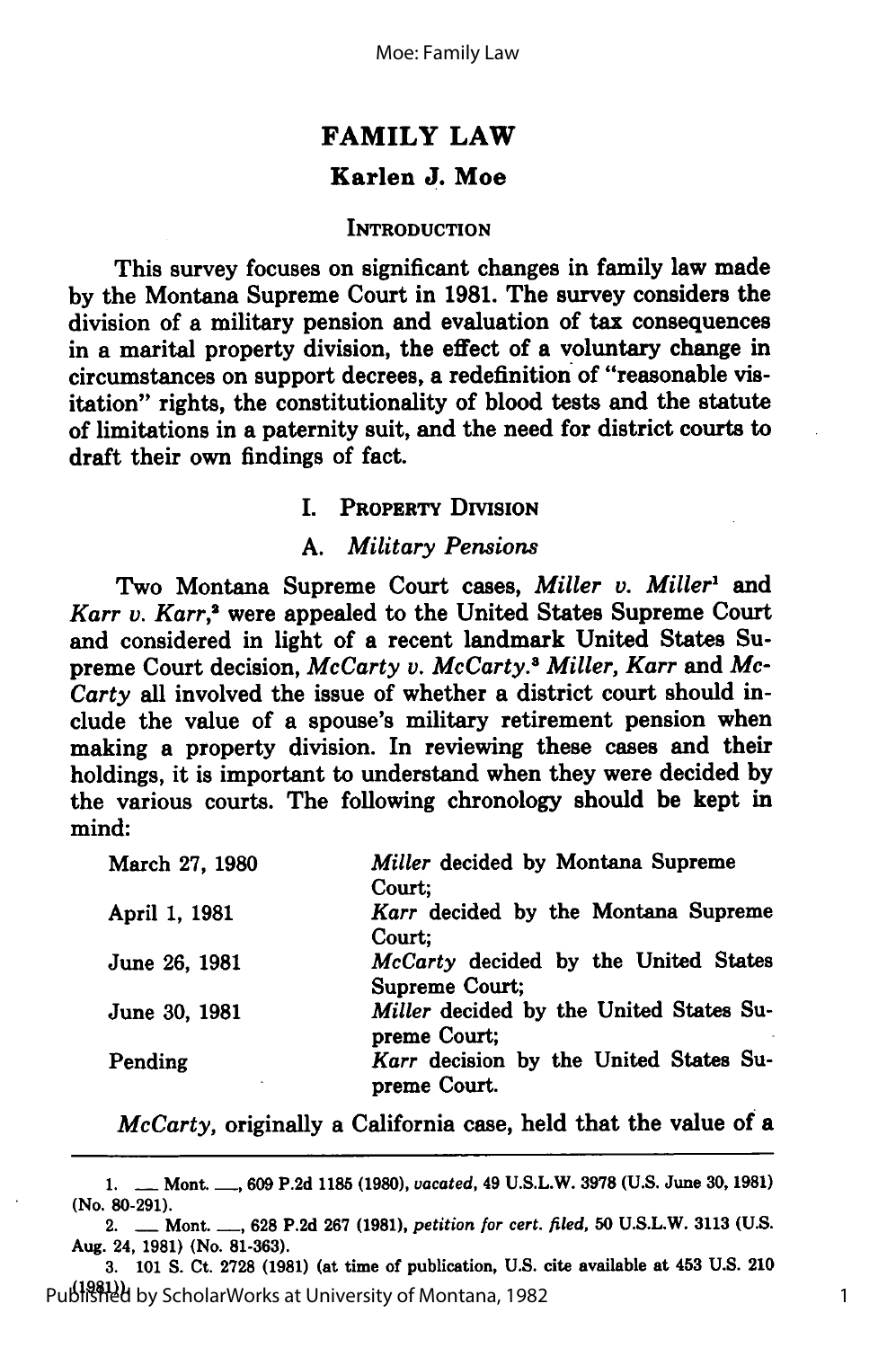military pension cannot be considered part of the marital property and therefore the pension cannot be divided.' The United States Supreme Court reasoned that division of a federal pension **by** a state court defeated Congress' goals for the military retirement program.5 Justice Blackmun wrote:

Congress has determined that a youthful military is essential to the national defense; it is not for a State to interfere with that goal **by** lessening the incentive to retire created **by** the military retirement system **.. . .**Congress may well decide, as it has in the Civil Service and Foreign Service contexts, that more protection should be afforded a former spouse of a retired service member. This decision, however, is for Congress alone.'

The Court strongly implied that this non-division rule applies to common law property states like Montana.'

*McCarty* is a landmark case because it follows on the heels of a prior United States Supreme Court case,<sup>8</sup> which involved federal pensions created **by** the federal Railroad Retirement Act. In this earlier case, *Hisquierdo* **v.** *Hisquierdo,* the United States Supreme Court excluded the value of the railroad pension from the marital property valuation because inclusion would do major damage to clear and substantial federal interests.'

In *Miller v. Miller,* the Montana district court awarded the wife 38.5 percent of the husband's military pension.<sup>10</sup> The Mon-

**7.** McCarty, **101 S.** Ct. at 2741-42: "Indeed, at least one court (in a noncommunity property state) has gone so far as to hold that the heirs of the ex-spouse may even inherit her interest in military pay. See *In re Miller,* **-** Mont. **-, 609 P.2d 1185 (1980), cert.** *pending sub nom. Miller v. Miller,* No. **81-291.** Clearly, '[t]he law of the State is not competent to do this.' *McCune v. Essig,* **199 U.S.** at **389."** California is a community property law state in which all property earned **by** either spouse during the marriage is treated as community property. The pension in *McCarty* was held to be quasi-community property. Each spouse is entitled to a one-half interest in all community and quasi-community property. McCarty, **101 S.** Ct. at **2733.** Montana is a common law property state in which division of the property depends on a totality of circumstances as contemplated **by** the Uniform Marriage and Divorce Act [hereinafter cited as **UMDA** found in the **MONTANA CODE ANNOTATED** [hereinafter cited as **MCA]** §§ 40-1-101 through -404 and §§ 40-4-101 through -221 **(1981).**

**8.** Hisquierdo v. Hisquierdo, 439 **U.S. 572 (1979).**

- **9.** McCarty, **101 S.** Ct. at **2735.**
- **10. -** Mont. **-. 609 P.2d** at **1185.**

*<sup>4.</sup> Id.* at **2730.**

*<sup>5.</sup> Id.* at 2742. Those goals are to induce enlistment, create career paths, ensure a young militia, and provide for the retirement needs of service personnel.

**<sup>6.</sup>** *Id.* at 2742-43. According to the Billings Gazette, several bills are pending in the **U.S.** House of Representatives which would allow ex-spouses of military personnel to receive money from the divorce directly. One bill would allow the alimony or child support to be sent directly to the ex-spouse. Another bill would divide retirement pay between those divorced military spouses whose marriages lasted at least ten years. **A** third bill would give the ex-spouse medical benefits. Billings Gazette, July **9, 1981,** at B3, col. **1-5.**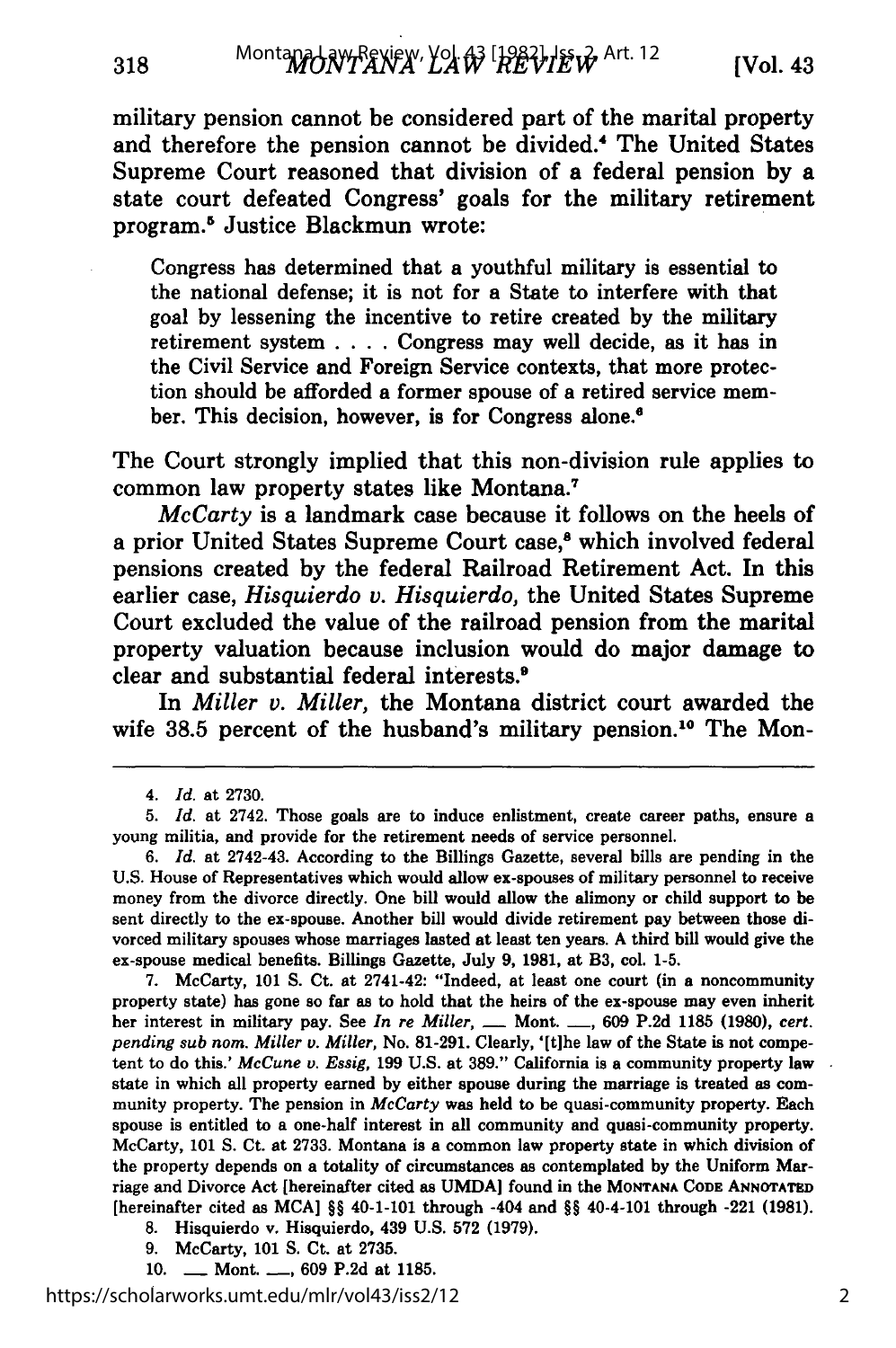tana Supreme Court upheld this decision, and the husband appealed to the United States Supreme Court. The United States Supreme Court reversed the Montana Supreme Court, holding, as in *McCarty*, that the military pension could not be divided.<sup>11</sup>

In *Karr,* the district court considered the husband's military pension as future income but did not award a specific part of it to the wife. An important distinction must be made between taking the pension into consideration and actually awarding a portion of the pension. The Montana Supreme Court, relying on prior Montana case law, confirmed the district court's decision." Quoting from the district court's record, the supreme court declared:

While a pension cannot be included in the marital property or used as a set-off, it can be considered as a source of income in arriving at an equitable apportionment required by the statute, just as it may be used in determining alimony or maintenance **....** The federal law may hold our wrist from reaching into [the husband's] retirement salary, but it need not blind our eyes to the reality of the situation.'

The United States Supreme Court will probably affirm *Karr* because the district court did not specifically award a part of the military pension to the  $ex\text{-}spouse.^{13.1}$  This draws a fine judicial line between permissible and impermissible dispositions of federal military pensions. After *McCarty, Miller and Karr,* property divisions that specifically award a part of the pension to the spouse will not be upheld, according to *McCarty and Miller;* dispositions that do not split the pension but consider it as future income will be upheld, according to *Karr.*

#### B. *Tax Consequences*

In *Gilbert v. Gilbert'4 and Beck v. Beck,"5* the Montana Supreme Court held that "concrete" but not "theoretical" tax conse-

**13.1.** At the time of publication the United States Supreme Court had denied *certiorari,* thereby impliedly affirming *Karr.* **50 U.S.L.W. 3757 (U.S.** March **23, 1982).**

14. Gilbert v. Gilbert, **-** Mont. **-, 628 P.2d 1088 (1981).**

**15.** Beck v. Beck, **-** Mont. **-, 631 P.2d 282 (1981).** Published by ScholarWorks at University of Montana, 1982

<sup>11.</sup> Miller, 49 U.S.L.W. 3978 (U.S. June 30, **1981)** (No. 80-291).

<sup>12.</sup> The district court divided the estate in a 2:1 ratio in the wife's favor and awarded her **\$190,926** in a lump sum because adequate marital real property existed and because the husband was uncooperative throughout the dissolution proceeding. Karr, **\_\_** Mont. **\_\_**, 628 **P.2d** at **276** (citing Miller, **-** Mont. **-, 609 P.2d 1185 (1980);** McGill v. McGill, **-** Mont. **-, 609 P.2d 278 (1980)).** *McGill* was reheard **by** the Montana Supreme Court and was reversed for exclusion of the military pension in accordance with *McCarty.* McGill v. Mc-Gill, **-** Mont. **-, 637 P.2d 1182 (1981).**

<sup>13.</sup> **Karr, .... Mont. ..., 628 P.2d at 272.**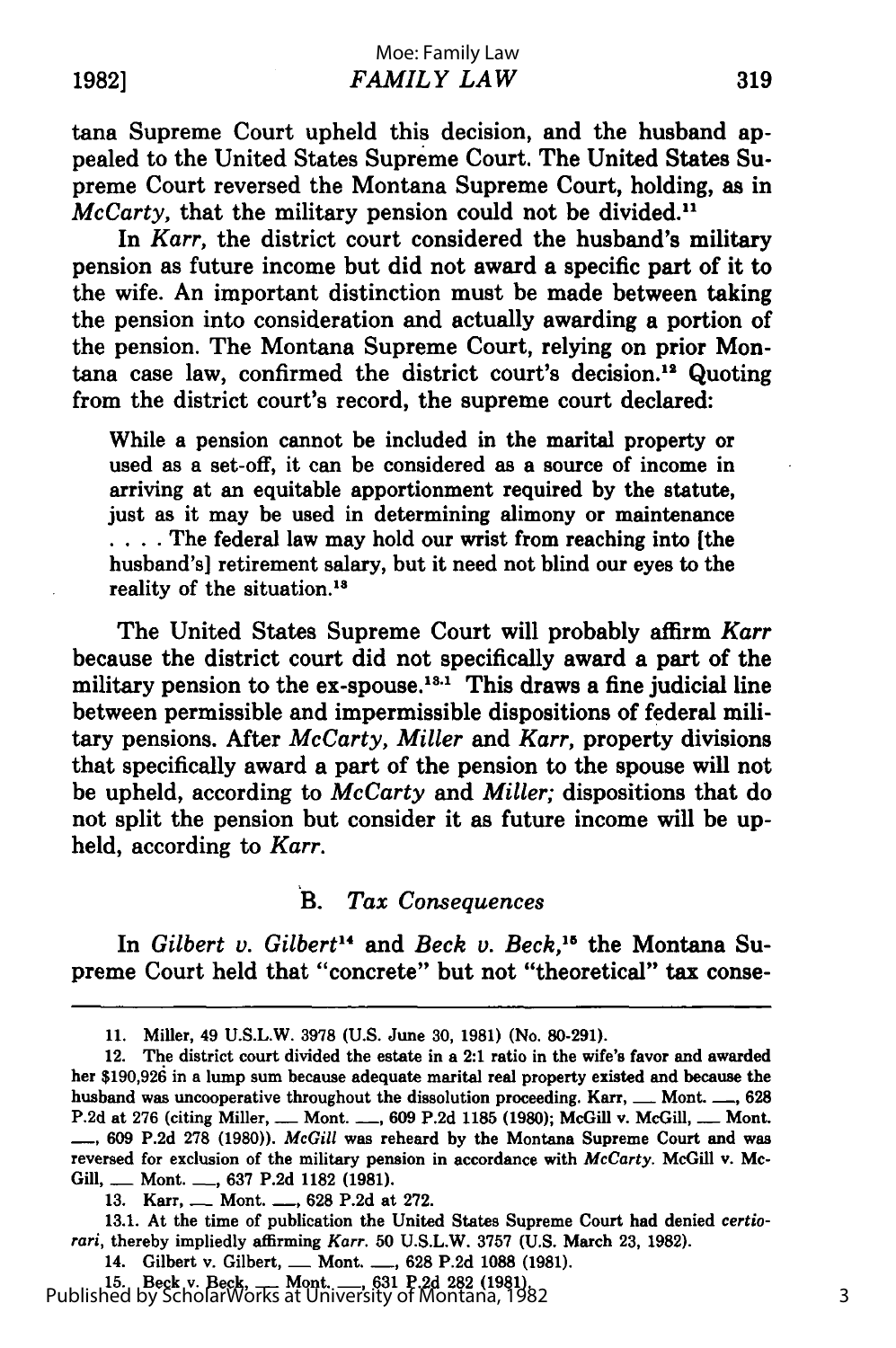quences of a marital property division must be considered by the district courts. Although the supreme court did not define "theoretical" or "concrete and immediate" tax consequences, working definitions can be inferred from the facts of the two cases.

In *Gilbert,* the district court and the husband drafted two widely differing valuations of the net marital estate. The husband, in his valuation, included the estimated tax consequences of liquidating his retirement program. The district court refused to consider the tax consequences; consequently, the husband appealed on the basis that the district court abused its discretion **by** not considering the tax effects of the liquidation. 16 The Montana Supreme Court held that the effects were "neither necessary nor probable, but merely conjectural,"<sup>17</sup> and thus the court did not abuse its discretion.

In *Beck,* prior to the marriage dissolution, the husband and wife assigned their contract proceeds from a sale of real estate to two banks as security for their unspecified debts."8 The district court included the contract proceeds in the marital estate valuation, but the resulting tax consequences of a division of the proceeds were not considered. On appeal, the Montana Supreme Court held that the tax consequences were concrete and adverse and therefore must be considered **by** the district court before final judgment is rendered.'9 The supreme court cited to *Gilbert* as a comparison between "concrete" and "theoretical" tax consequences, but the court did not define either **term.20**

Following *Gilbert and Beck,* district courts must therefore first decide whether tax consequences of a marital property division are concrete or theoretical before dividing the property. If the tax consequences are concrete, the property division should take them into account.

## II. MODIFICATION OF DISSOLUTION **DECREES**

## **A.** *Voluntary Change in Circumstances*

Many jurisdictions will consider a non-custodial parent's voluntary change in circumstances as one factor in deciding whether to modify a child support or maintenance decree.<sup>21</sup> Other jurisdictions refuse to consider voluntary changes. Montana followed those

**<sup>16.</sup>** Gilbert, **-** Mont. **-, 628 P.2d** at **1089.**

**<sup>17.</sup>** *Id.*

**<sup>18.</sup>** Beck, **-** Mont. **-, 631 P.2d** at **283.**

**<sup>19.</sup>** These consequences were not detailed in the opinion.

<sup>20.</sup> Beck, **-** Mont. **-, 631 P.2d** at **285.**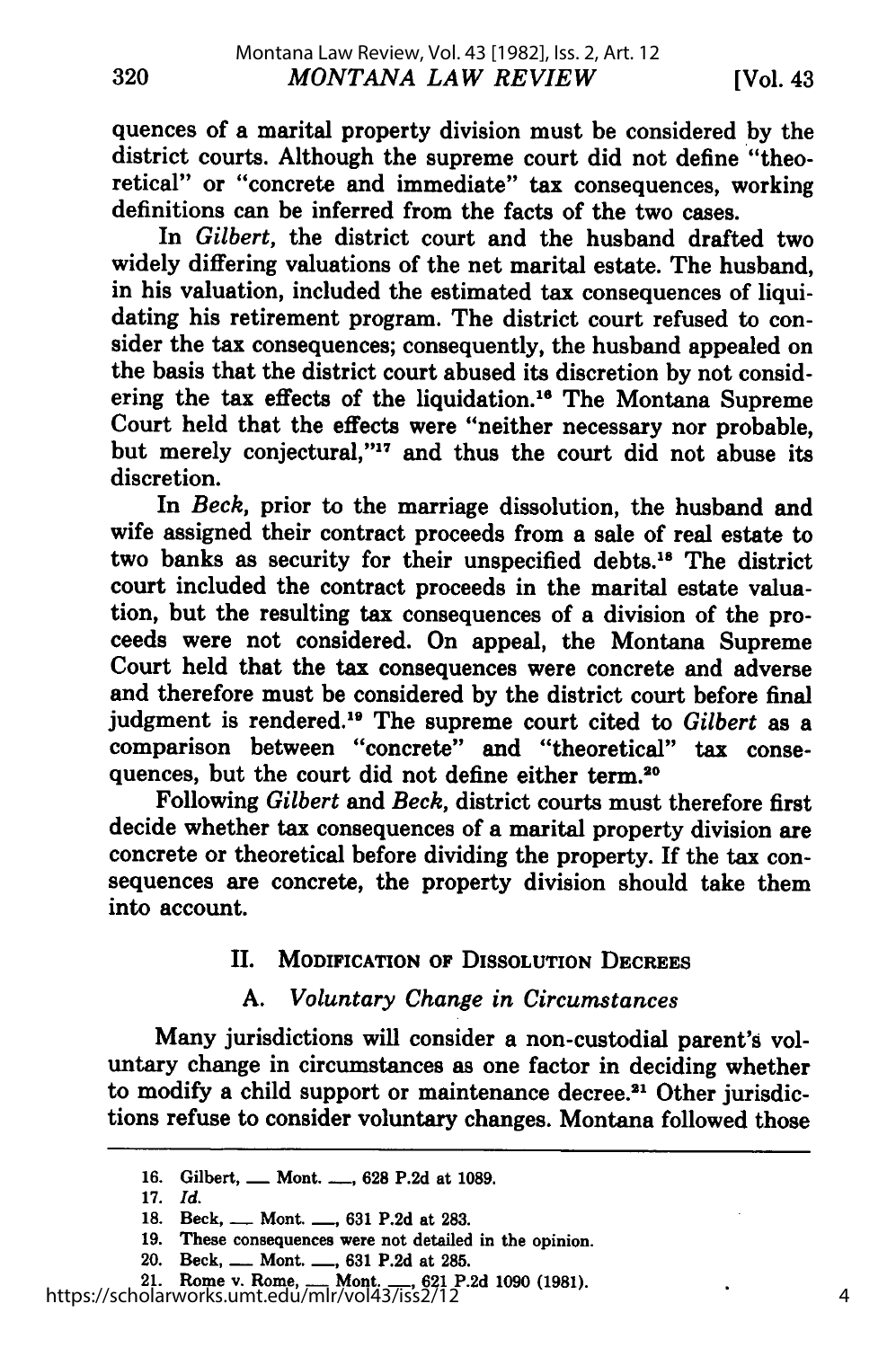jurisdictions that consider voluntary changes as a factor in *Rome v. Rome<sup>22</sup>* and *Tidball v. Tidball.*<sup>23</sup>

The husband in *Rome* remarried and switched jobs from the hardware business to the logging industry and alleged that he could not continue child support payments of \$200 per month.<sup>24</sup> In denying the petition to modify those payments, the district court held that voluntary changes could not be considered. The district court reasoned that the petitioner voluntarily assumed the obligations of a second family and changed jobs, knowing he still owed a duty to support his first two children.<sup>25</sup> Further, the district court found that the changes made were insufficient and did not substantially affect his ability to pay.<sup>26</sup>

On appeal, the Montana Supreme Court held that a voluntary change in circumstances should be considered in modifying child support. Failure to do so, in the court's words, is "an inflexible approach [that] is too harsh."27

In supporting its decision, the supreme court relied on an Oregon case, *Nelson v. Nelson,28* but failed to employ *Nelson's* primary criterion, whether the voluntary change in circumstances was made in "good faith." *Nelson* held that support payments cannot be changed when a petitioner voluntarily acts in bad faith to worsen his financial condition, thereby "jeopardiz[ing] his child's interests."<sup>29</sup> However, the Oregon Supreme Court recognized that a refusal to consider a voluntary change as a factor would freeze the petitioner in one occupation or circumstance unless he was willing to suffer financial hardship.<sup>30</sup> The Oregon court reasoned:

The fact that such financial hardship is brought about through the father's change in employment, even though made with knowledge that it **'vill** result in a reduction of his financial resources, does not preclude the court from considering the change as a basis for a modification of the decree. The change must, of course, be made in good faith."1

- 24. Rome, **-** Mont. **-, 621 P.2d** at **1092.**
- **25.** *Id.*
- **26.** Id. **27.** *Id.*
- **28. 225** Or. **257, 357 P.2d 536 (1960).**
- **29.** *Id.* at **261, 357 P.2d** at **538.** *See also* Annot., **89** A.L.R. **2d 57 (1963).**
- **30.** Nelson, **225** Or. at **262, 357 P.2d** at **539.**

**31.** *Id.* at **263, 357 P.2d** at **539.** The *Nelson* case was later cited in a **1981** Illinois case, Coons v. Wilder, **-** Ill. **App. 3d -,** 415 **N.E.2d 785 (1981),** as perpetuating the "good faith" test. The father in *Coons* contended that child support payments should be reduced Publistredsbyh Schlitzet Non & 18:00 hinvestment Montan betause he voluntarily chose to attend

<sup>22.</sup> Id.

**<sup>23.</sup> -** Mont. **-, 625 P.2d** 1147 **(1981).**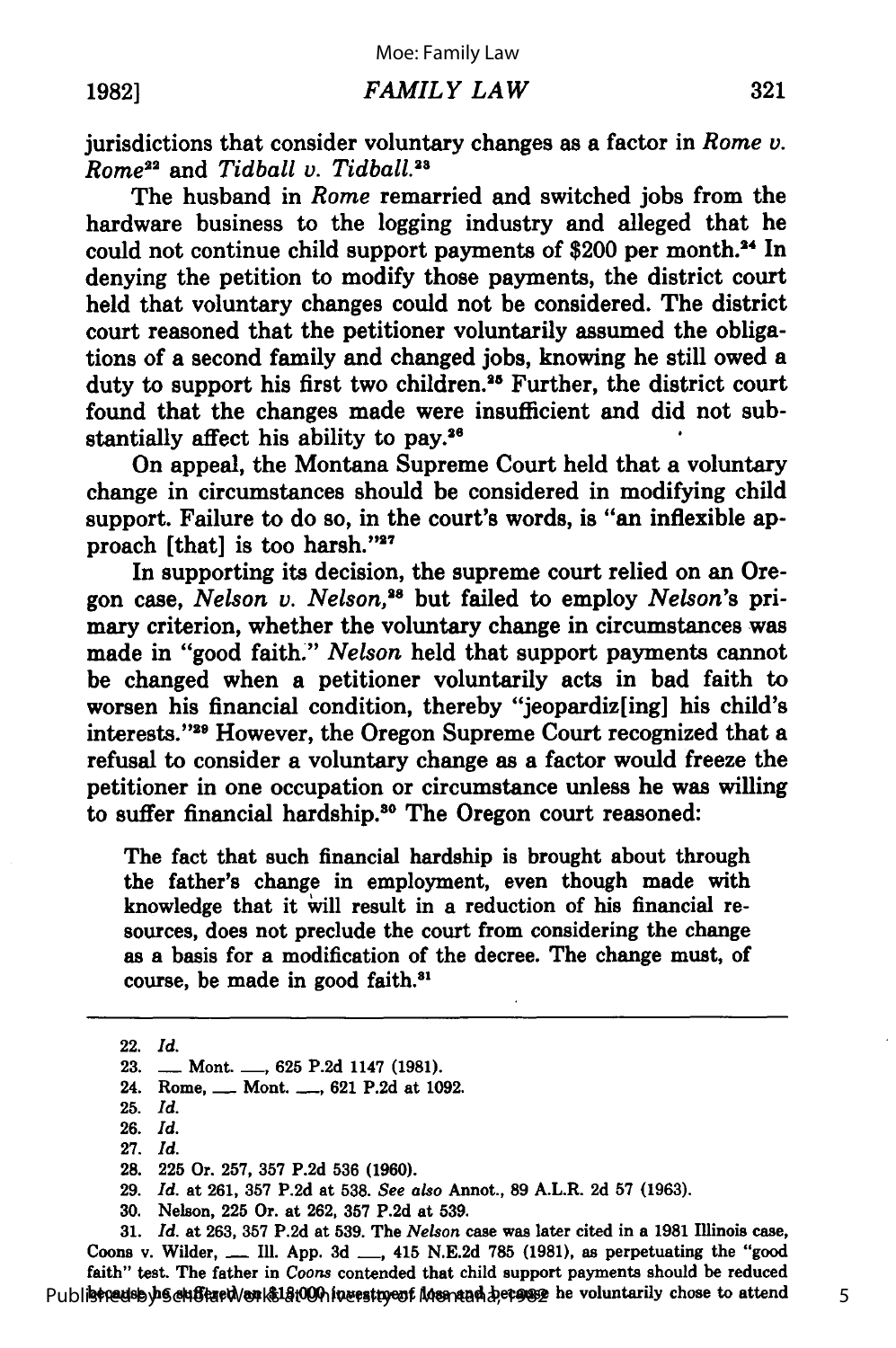In *Tidball v. Tidbal,* the Montana district court ordered the husband to pay maintenance so that the wife would not have to seek outside employment and could take care of their mentally incompetent child.82 The husband later petitioned the district court to eliminate his maintenance duty when he found out that the wife was employed as a teacher in Arizona.<sup>33</sup> When the wife learned about the petition, she quit her job, ostensibly to spend more time with their child, but possibly to avoid losing the maintenance.<sup>34</sup>

Although the Montana Supreme Court determined that the wife's voluntary action in quitting her job effectively denied the father's petition,<sup>35</sup> the supreme court held that the wife's voluntary change in circumstance was of secondary importance because she was the guardian of the child.<sup>36</sup> The court affirmed the district court's denial of the father's petition to eliminate his maintenance payments, holding that a voluntary change alone does not require termination of maintenance.<sup>37</sup>

Citing *Rome,* but not *Nelson,* the supreme court again failed to use the good faith test in reaching its decision.<sup>38</sup> Thus, *Rome* and *Tidball* suggest that this omission was intentional. Had the court applied the good faith test to the mother's acts in *Tidball,* the results might have been different; the father's petition may have been granted if he could have proved that the mother acted in bad faith.

## B. *Reasonable Visitation Rights Defined*

In *Sanderson v. Sanderson"9* the district court originally awarded child custody to the mother and granted the father "reasonable visitation" rights but did not define the term "reasonable." The court did not define reasonable because both parents lived in the same town.40 The mother later took the child to live with her in Salt Lake City, and the father petitioned the district court to define what was reasonable. The court treated his petition as a re-

- 32. Tidball, **-** Mont. **-,** 625 P.2d at 1148.
- 33. *Id.*
- 34. *Id.* at ..., 625 P.2d at 1150.
- 35. *Id.*
- 36. *Id.* at <sub>-,</sub> 625 P.2d at 1149-50.
- 37. *Id.* at \_\_, 625 P.2d at 1150.
- **38.** *Id.*
- 39. **-** Mont. **-,** 623 P.2d 1388 (1981).

40. *Id.* at **-,** 623 P.2d at 1389. https://scholarworks.umt.edu/mlr/vol43/iss2/12

law school and could not earn as much as before. The Illinois Supreme Court held that the father should not be penalized for education decisions made in good faith and not made to deliberately avoid his child support responsibilities.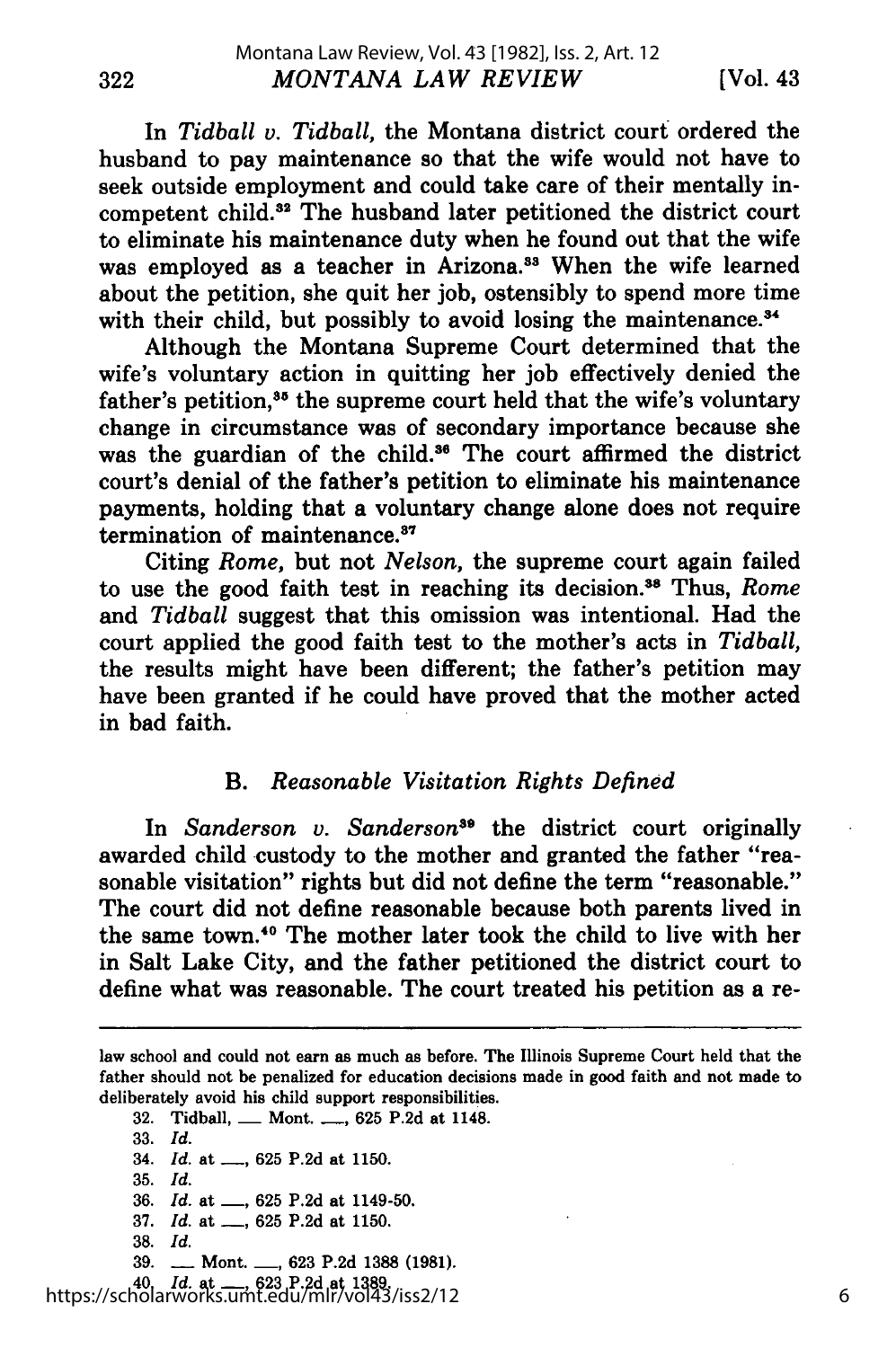quest for modification of the dissolution decree and, after applying the applicable Montana statute,<sup>41</sup> found that the petitioner did not meet the requirements for modification. The petition was therefore denied.

On appeal the Montana Supreme Court held as error the district court's decision to apply modification of dissolution decree standards to what the court classified as a "clarification."<sup>42</sup> Because it was a "clarification" and not a "modification," the supreme court held that the district court should have set up a visitation schedule and should not have applied the stricter modification standards.<sup>48</sup>

As for defining "reasonable visitation" rights, the supreme court exchanged one vague phrase for another. Such a schedule should allocate "time for the father's visitation so that a meaningful relationship can be nurtured."

*Sanderson* requires a district court to first determine whether a petition to change visitation rights is a clarification or a modification before determining whether the new conditions warrant altering the court decree. **A** clarification requires the court to draft a visitation schedule; a modification requires the court to apply statutory requirements.<sup>45</sup>

#### III. PATERNITY

## **A.** *Blood Tests*

In *Rose v. District Court*,<sup>46</sup> the putative father in a paternity suit challenged court-ordered blood tests, which help determine paternity, claiming that the tests were unreasonable searches.<sup>47</sup> The Montana Supreme Court held that blood tests per se were not

**A** modification of visitation rights occurs where the visitation rights given to one of the parties is either extended beyond the scope originally intended or where these rights are reduced, giving the party less rights than those he originally received. **A** clarification, on the other hand, is merely a definition of the rights which have already been given and those rights may be completely spelled out if necessary.

Rivard, **175** Wash. **2d** at 417, 451 **P.2d** at **679.**

47. *Id.* at **-, 628 P.2d** at 664.

Published by ScholarWorks at University of Montana, 1982

<sup>41.</sup> **MCA** § 40-4-208 **(1981).**

<sup>42.</sup> Sanderson, **-** Mont. **-, 623 P.2d** at **1389.**

<sup>43.</sup> *Id.*

<sup>44.</sup> *Id.*

<sup>45.</sup> *Id.* (citing Rivard v. Rivard, **175** Wash. **2d** 415, 451 **P.2d 677 (1969)).** The Washington Supreme Court permitted the noncustodial parent to request the district court to spec**ify** reasonable visitation rights when the parents could not agree on a schedule. This distinction between modification and clarification was offered:

<sup>46.</sup> **-** Mont. **-, 628 P.2d 662 (1981).**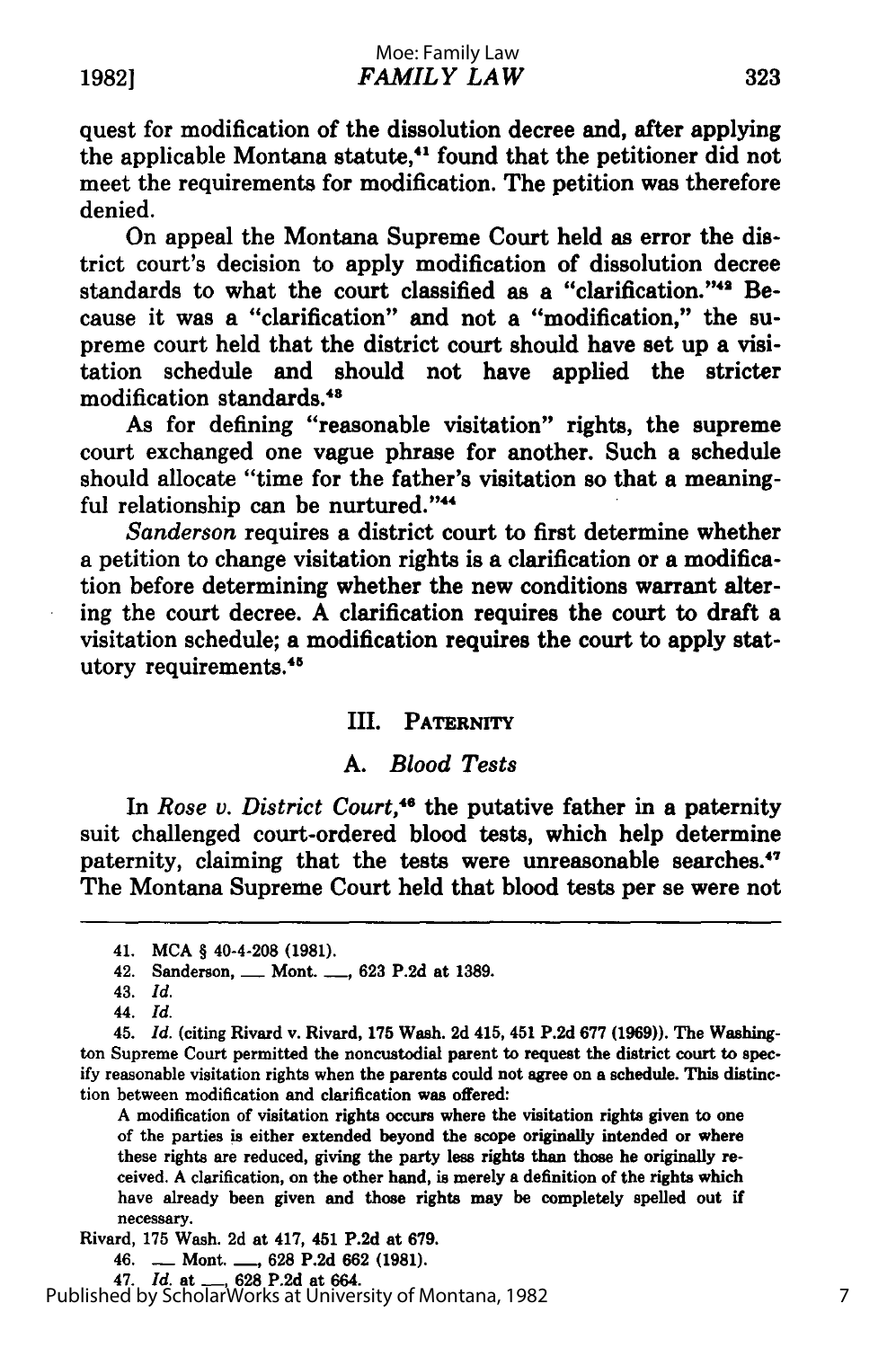unreasonable searches, but in this particular case, the tests did violate constitutional rights because the district court did not follow proper procedure before ordering the tests.<sup>48</sup> The district court must first find a *prima facie* case against the putative father; no such finding was made, so the action was remanded for an informal pretrial proceeding on the existence of the *prima facie* case.<sup>49</sup> The supreme court held that the blood tests were generally reasonable because the tests could conclusively exclude a putative father as the natural father, which would permit the district court to dismiss the action against him.50

## *B. Statute of Limitations*

In *State v. Wilson,"* the Montana Supreme Court consolidated two paternity actions, brought by the Social and Rehabilitation Services, that were dismissed because the three-year time limit<sup>52</sup> had run before either case was filed. The supreme court held the statute of limitations constitutional when the paternity action is brought by a state agency but not when brought on the child's behalf by a representative or guardian.<sup>83</sup>

A child, through a representative, can bring a paternity action anytime before reaching majority age because the "child is entitled to support from its father throughout its minority."<sup>54</sup> The state, however, cannot bring a paternity action (where there is no presumed father) three years after the child's birth because:

The State is not a child,. **. .** it cares not so much about the relationship of father and child but more about economic reimbursement for welfare and other dependent aid. The rights given to the State are not equal to the rights and interest of the child or the reasons or necessity for finding the child's father. The statute of limitations, therefore, provides a protection against the inadvertance and delay of the State in actions for paternity. <sup>55</sup>

In his dissent, Chief Justice Haswell wrote that the state's paternity actions should not have been barred because the state and the child have identical interests.<sup>56</sup>

324

54. *Id.*

**56.** *Id.* at **-,** 634 **P.2d** at **175.**

<sup>48.</sup> *Id.* at **-, 628** P.2d at 666.

<sup>49.</sup> *Id.*

<sup>50.</sup> *Id.*

<sup>51.</sup> **-** Mont. **-,** 634 P.2d 172 (1981).

**<sup>52.</sup> MCA** § **40-6-108(3) (1981).**

**<sup>53.</sup>** Wilson, **-** Mont. **-,** 634 **P.2d** at 174.

**<sup>55.</sup>** *Id.* at **-,** 634 **P.2d** at **174-75.**